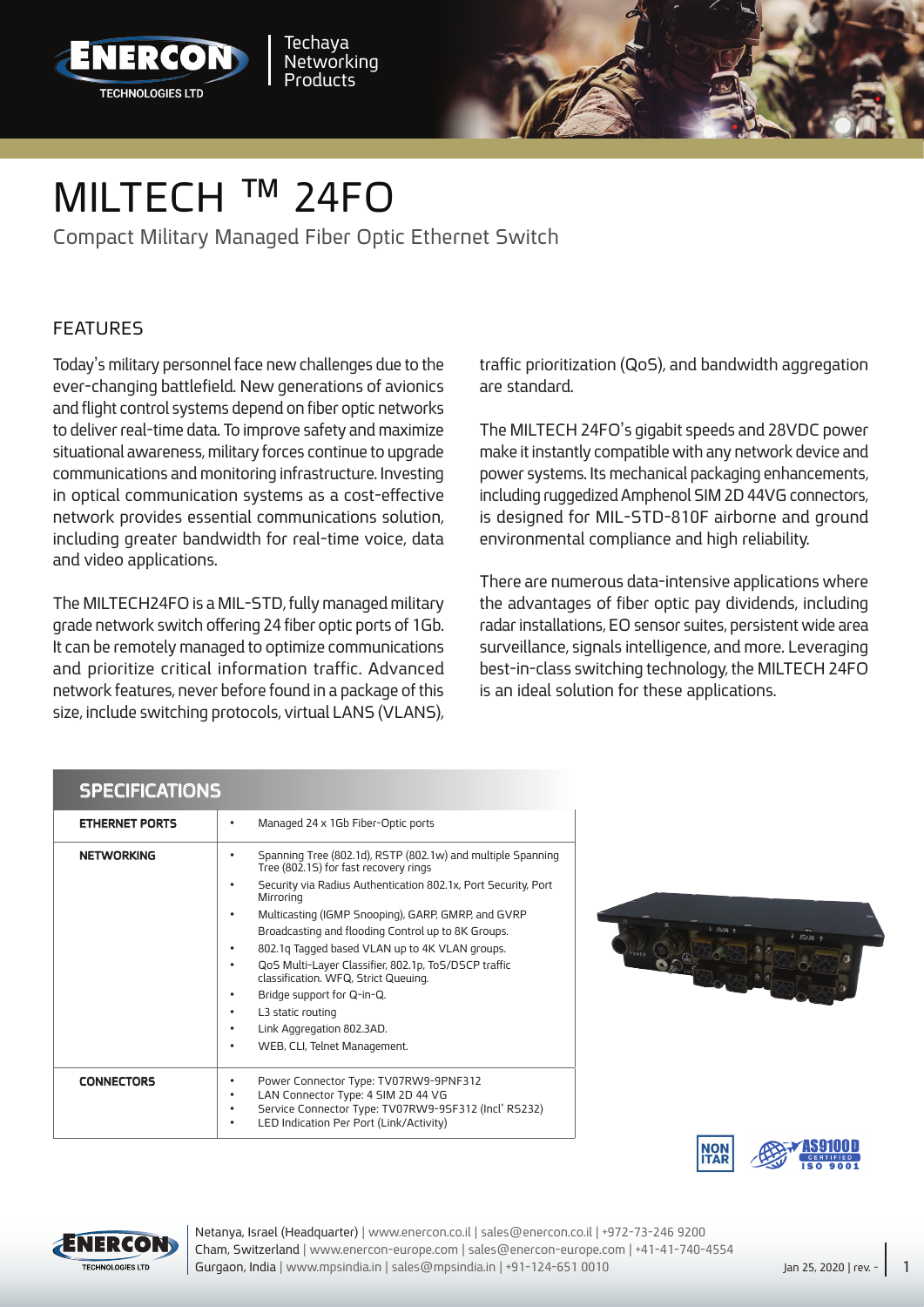



## MILTECH<sup>™</sup> 24FO

Compact Military Managed Fiber Optic Ethernet Switch

### **SPECIFICATIONS**

| <b>CHASSIS</b>              | Machined rugged aluminum<br>$\bullet$<br>Conductively cooled w/custom internal heat-sinks<br>$\bullet$                                                                                                                                                                                                                                                                |
|-----------------------------|-----------------------------------------------------------------------------------------------------------------------------------------------------------------------------------------------------------------------------------------------------------------------------------------------------------------------------------------------------------------------|
|                             | Ingress protection against sand, dust and moisture<br>$\bullet$<br>Anodize Coating, MIL-A-8625, Type II, Class 2<br>$\bullet$                                                                                                                                                                                                                                         |
| <b>STANDARDS</b>            | MIL-STD-461E, MIL-STD-810F/G, MIL-STD-1275, MIL-STD-704<br>$\bullet$<br><b>IP67</b><br>$\bullet$                                                                                                                                                                                                                                                                      |
| <b>PERFORMANCE</b>          | 253.4 Mpps wire speed forwarding rate<br>$\bullet$<br>128 Gbps maximum forwarding bandwidth<br>$\bullet$<br><b>8K MAC Address</b><br>$\bullet$                                                                                                                                                                                                                        |
| <b>STANDARDS COMPLIANCE</b> | IEEE 802.1x MAC based Authentication<br>$\bullet$<br>$\bullet$<br>IEEE 802.1Q Vlan Tagging<br><b>IEEE 802.1P QoS</b><br>$\bullet$<br>IEEE 802.15 Multiple STP<br>$\bullet$<br>IEEE 802.1W Rapid STP<br>$\bullet$<br>IEEE 802.1AD Link Aggregation<br>$\bullet$<br><b>IEEE 802.1X</b><br>$\bullet$                                                                     |
| <b>POWER</b>                | Voltage Input: 28Vdc Nominal (18-40V)<br>$\bullet$<br>Power Consumption: 20W Max<br>$\bullet$<br>Chassis grounding<br>$\bullet$                                                                                                                                                                                                                                       |
| <b>ELECTROMAGNETIC</b>      | MIL-STD-461E Electromagnetic compatibility<br>$\bullet$<br>CE-102, CS-114, CS-115, CS-116, RE-102, RS-103<br>$\bullet$                                                                                                                                                                                                                                                |
| <b>ENVIRONMENTAL</b>        | MILSTD-810F/G<br>$\bullet$<br>Random vibration (514.5I), Bench Handling (516.6VI), High Temp.(501.5I,II), Low Temp.(502.5I), Humidity<br>$\bullet$<br>(507.5II), Air Pressure (500.5I,II), Blowing Rain (506.5I), Immersion (512.5I), Salt Atmosphere (509.5I),<br>Blowing Dust (510.5I), Loose Cargo Vibration (514.6II), Wind Analysis.<br><b>IP67</b><br>$\bullet$ |
| <b>PHYSICAL</b>             | Dimensions: 214.3mm (L) x 94.3mm(W) x 50.2mm(H), including connectors<br>Weight: 1.1Kg<br>$\bullet$                                                                                                                                                                                                                                                                   |
| <b>INSTALLATION</b>         | 4 X 4.8mm diameter holes for Screw 8-32 for mounting to any flat surface.<br>$\bullet$                                                                                                                                                                                                                                                                                |
| <b>COOLING</b>              | No Moving Parts. Passive Cooling.<br>$\bullet$                                                                                                                                                                                                                                                                                                                        |
| <b>OPERATING TEMP</b>       | -45°C to +85°C (-49°F to +185°F) Cold Start-Up<br>$\bullet$                                                                                                                                                                                                                                                                                                           |
| <b>STORAGE TEMP</b>         | -45°C to +85°C (-49°F to +185°F)<br>$\bullet$                                                                                                                                                                                                                                                                                                                         |